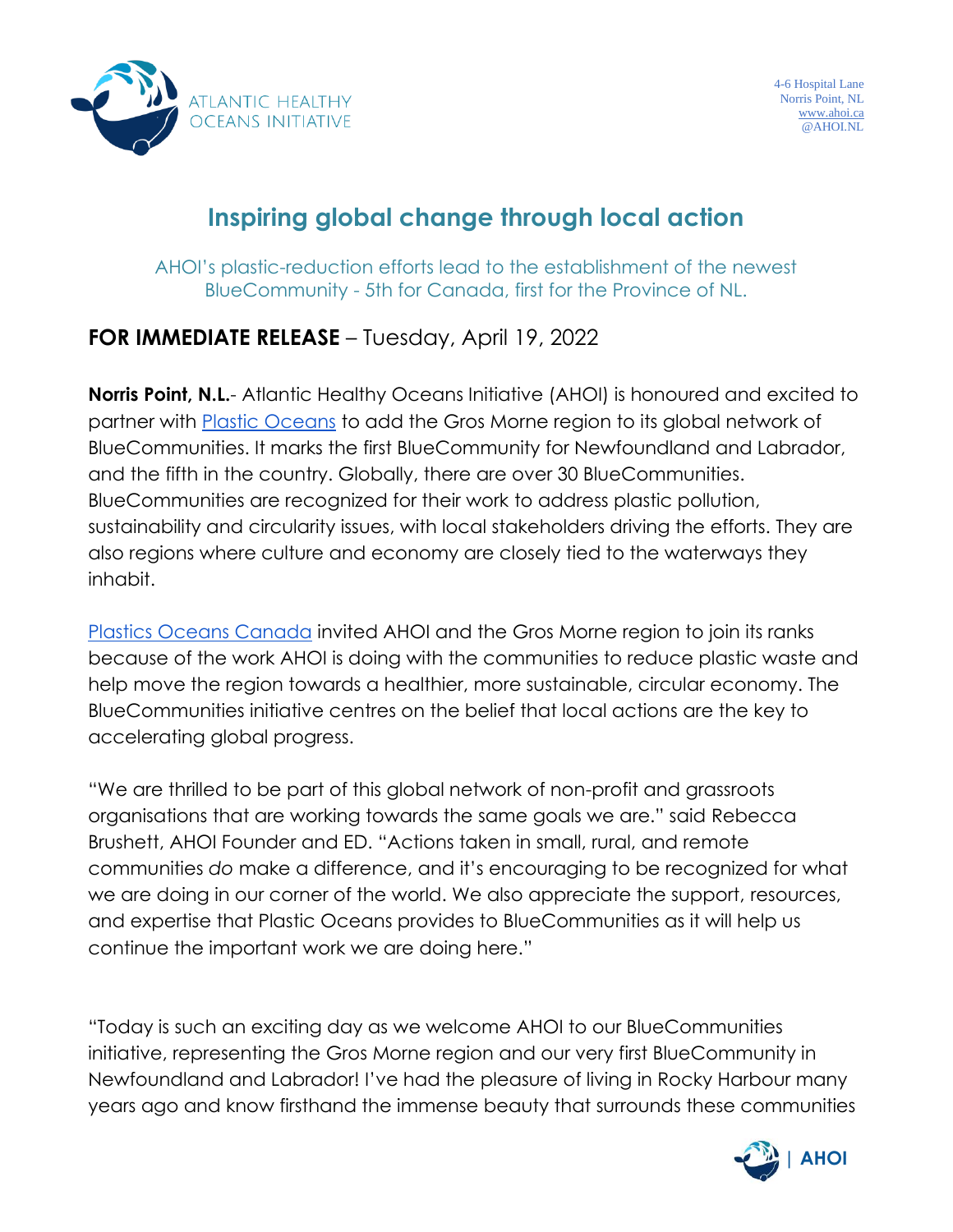and what makes it such a hotspot for tourists. With increased activity comes a dire need to keep our environment top of mind and to preserve the unique ecosystems that thrive there. We could not be more thrilled to be joining forces with AHOI to continue all the amazing work they've been doing." said Natasha Tucker, Executive Director of Plastic Oceans Canada.

The designation comes at an ideal time. AHOI has developed a robust program and body of research through its years-long efforts, but funding for the vast majority of those programs and initiatives ended last month, resulting in fewer resources. Becoming a BlueCommunity enables AHOI to access the advice and wisdom from other communities and collaborate with the Plastic Oceans team of experts. It also allows AHOI to access micro grants to help continue local projects to transition Gros Morne towards a sustainable blue and circular economy.

"We have made a lot of progress through our work with local businesses, municipalities and other partners, but there is still a lot left to do," Brushett explains. "With the momentum we have gained through our previous funding, we look forward to being able to continue some of that work, thanks to this new partnership and the resources that come with it."

If you want to learn more about AHOI, BlueCommunities and the work being done through this initiative, stop by the Hew and Draw Hotel in Corner Brook, NL on April 22, 2022. AHOI will be hosting a pop-up booth there for Earth Day. Also, keep an eye out for more events happening in the coming months.

###

For more information, please contact:

Rebecca Brushett, AHOI Founder [rbrushett@ecologyaction.ca](mailto:rbrushett@ecologyaction.ca) (709)691-0485

Tara Howse, Logistics and Communications Coordinator, AHOI [ahoi.info@gmail.com](mailto:ahoi.info@gmail.com)

Natasha Tucker, Executive Director, Plastic Oceans Foundation Canada [natasha@plasticoceans.ca](mailto:natasha@plasticoceans.ca) 902-405-3940